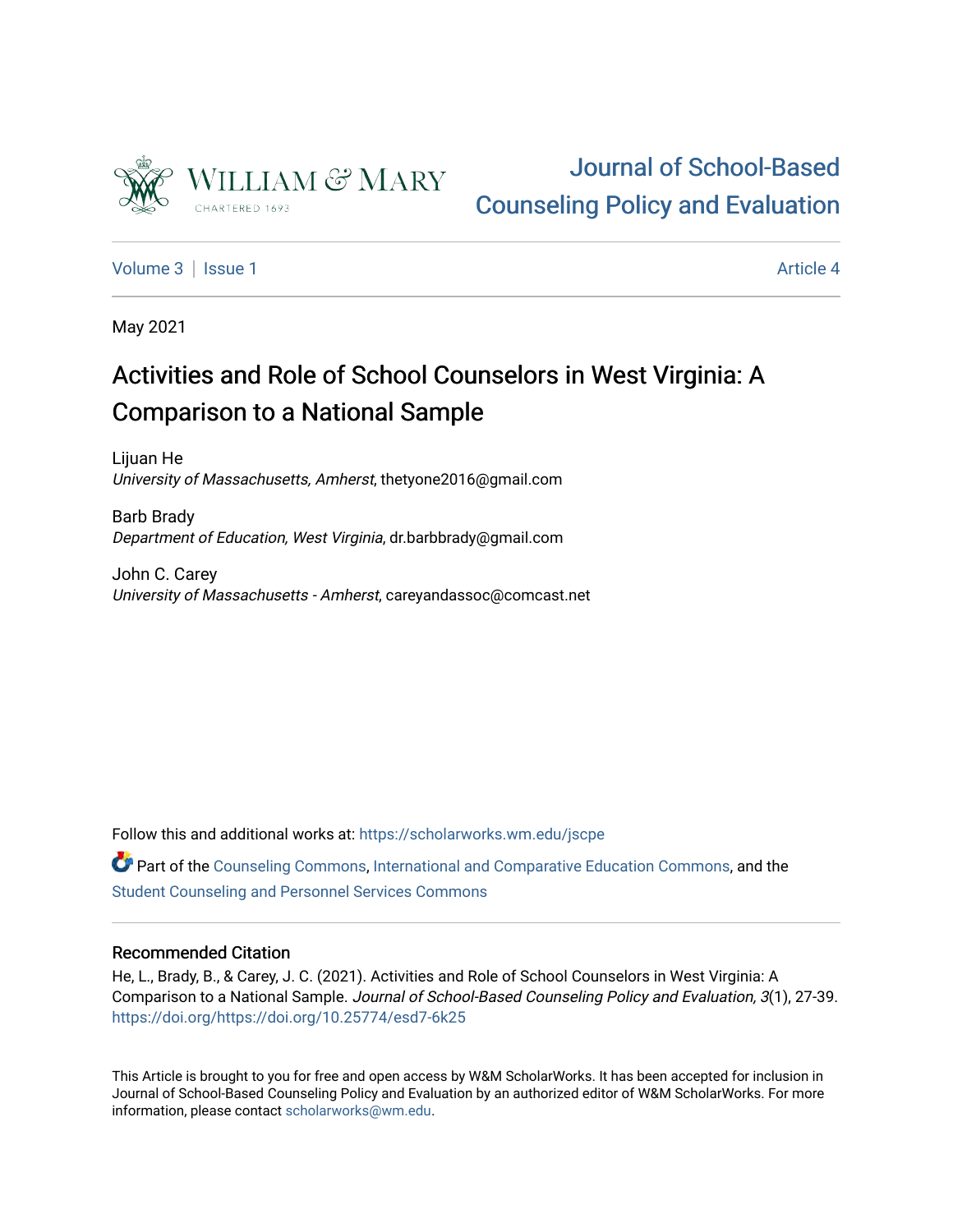# Activities and Role of School Counselors in West Virginia: A Comparison to a National Sample

Lijuan He University of Massachusetts, Amherst Barbara Brady Learning Supports Consulting and West Virginia University John C. Carey University of Massachusetts, Amherst

# **Abstract**

A national study of school counselor role and professional activities (Fan et al., 2019) was replicated using a West Virginia (WV) school counselor sample to determine if WV's unique context and state policies would reflect a difference in how counselors perceive their roles and conduct professional practices. The comparison between WV sample and its national counterparts showed that school counselors grade level is robustly related to professional practice, with high school counselors demonstrating different levels of work focus than middle and elementary counselors. The WV sample did not demonstrate any practically significant differences from the previously collected national U.S. sample (Fan et al. 2019) on any *ISSCA-US* subsamples or items. While these results add confidence to the generalizability of Fan et al.'s (2019) findings, interestingly, no differences in role or practice were identified given the significant state policy initiatives to tailor school counseling practice towards state needs, models, and approaches.

*Keywords*: school counselor, role, activities, National Sample, WV

With the American School Counselor Association's (ASCA) great attempts to build a national model for school counseling professions, the role and practices of school counselors continued to be ambiguous and confusing with little agreement within states or even nations given the fact that the practice of school counselors was a product of unique contextual factors (Martin et al., 2015). In this study, we examined the perceived role and practices of school counselors in West Virginia (WV) compared to a sampling of American Counseling Association (ACA) affiliated school counselors (Fan et al., 2019). Despite that WV is a rural state with limited resources, it was chosen for this comparative study because the extensive efforts that WV have been made to ensure the school counselors and counseling programs to align with national best practices to produce the best student outcomes. The authors in this article endeavored to address the following research questions: (a) are the perceptions and practices of WV school counselors aligned with or different from the national expected roles and practices of school counselors? (as defined by the 42 indicators), (b) what are the implications of these commonalities and differences? In a nutshell, this article contributed to the understanding of the current perceptions of roles and practices of WV school counselors in a form of comparison with the national perceptions and practices.

# **Rationale for the Study**

The literature that traces the evolution of school counseling showed that the roles, responsibilities, and duties of school counselors have shifted, changed, and been muddled by many influences since their inception in the early 1900's (Gysbers, 2001; Gysbers, 2005; Gysbers & Henderson, 2001; Lambie & Williamson, 2004, Lieberman, 2004; Martin, 2002; Musheno & Talbert, 2002; Paisley & Borders, 1995; Schimmel, 2008). According to Dahir (2004), "The history of school counseling has depicted a profession in search of an identity" (p. 345). Lambie and Williamson (2004) stated that, "School counseling roles have been vast and ever-changing, making it understandable that many school-based counselors struggle with role ambiguity and incongruence while feeling overwhelmed" (p. 127). Although the school counseling profession in the United States has over 100 years of history, the ideal role and rolerelated activities of school counselors are still matters of debate (Cinotti, 2014).

 Since the early 70's there have been attempts to create a unified vision for school counselors and school counseling programs, giving greater clarity and focus for the profession. For example, in February of 1974, the University of Missouri-Columbia, with funding by the U.S. Office of Education, developed the first true organizational structure for comprehensive guidance and counseling programs (Gysbers, 1990). Then in 1997, ASCA developed the first ever national standards for school counseling and began defining appropriate and inappropriate roles for school counselors (Campbell & Dahir, 1997). Most recently, the ASCA developed the first ever national model for school counseling in 2003 (ASCA, 2003) and then published a 4th edition (ASCA, 2019) to continue to define and align the role of the school counselors with the rapid changing educational landscape in the United States.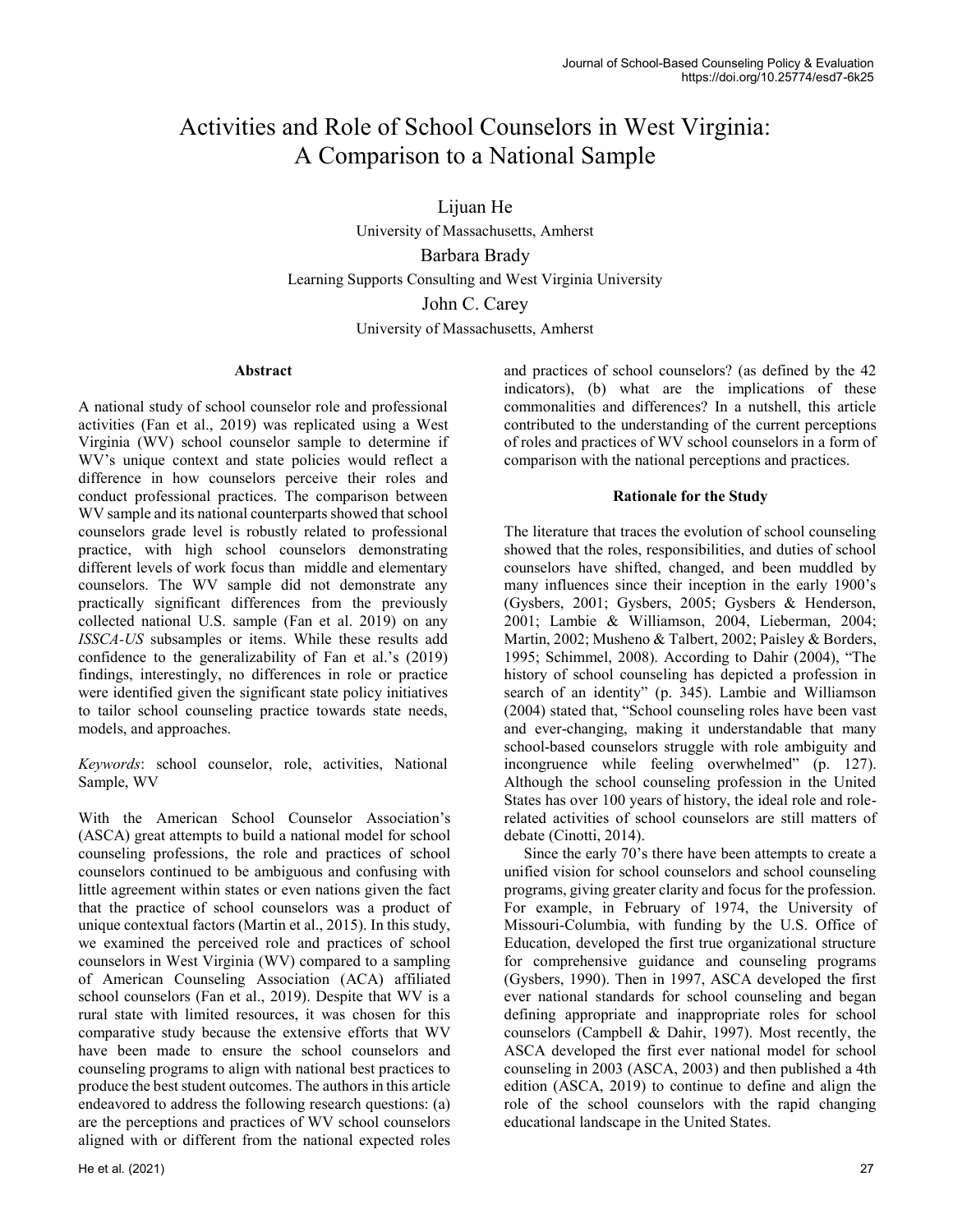Martin et al.'s (2015) international grounded theory study of school-based counseling found that the practice of schoolbased counseling was strongly shaped by specific contextual factors including: culture; identified needs; models of school-based counseling; laws and educational policies; characteristics of the educational system; activities of the counseling profession; research and evaluation; larger societal movements; the actions of related professions; the influences of community and nongovernmental organizations; the perceptions of school-based counseling by local stakeholders; as well as, the knowledge and will of school leaders. Since the practice of school-based counseling is shaped by these and other contextual factors, variability in practice should be expected across different contexts.

 Recently, to gain an understanding of the current perception of what school counselors perceive as their roles, their actual practices, and how closely it aligned with the ASCA National Model in the light of recent national efforts, Fan et al. (2019) conducted a study of U.S. school counselors' roles and activities. In this study, a national sample of ACA affiliated school counselors used the *International Survey of School Counselors' Activities-US*  (*ISSCA-US;* Fan et al., 2019) to indicate (a) how they viewed the level of importance of 42 different activities related to role; (b) whether or not respondents enacted these activities in their work. Since within the United States, states differ markedly and function relatively independently from each other regarding educational policy, variability in school counselor roles and activities should be expected. Therefore, the authors decided to compare one state, WV with the findings of the national study. Would the perceived roles and practices of WV school counselors be the same or different as their national counterparts who are active members of ACA? Most WV school counselors participated in the study were not active ACA or ASCA members, but rather received information and direction related to their roles at the state level. WV was chosen for this comparative study because of the recent advocacy work completed at the state level to boost the role of the school counselors to bring them in closer alignment with national best practices. The recent efforts are outlined below.

# **The Role of School Counselors in West Virginia**

West Virginia (WV) has had a school counseling policy advocacy initiative in place to help define the role and activities of school counselors since 1971 when the West Virginia School Counseling Association (WVSCA) formed a state charter of the ASCA. A WVSCA leadership team has monitored national trends and advocated for state policy changes resulting in the West Virginia Department of Education's (WVDE) development of a policy which required schools to adopt a comprehensive school counseling model.

 In 2002, the WVDE revised *Policy 2315: West Virginia Comprehensive Developmental Guidance and Counseling Policy* (Schimmel, 2008), which requires school counselors to align their role and practices with the ASCA's National Model. The Policy was revised again in 2017 to be consistent with the revised ASCA and WV Models (WVDE, 2017b). It was hoped that the implementation of this policy would provide continuity and consistency to the role of school counselors in WV as well as contribute to the academic success of students (Schimmel, 2008). The development of the ASCA National Model encouraged the WVDE to strengthen its existing Comprehensive School Counseling Policy and (in 2007) to employ a State School Counseling Coordinator to implement state efforts to improve school counseling programs and practices.

 In 2008, Schimmel conducted a study to determine where WV school counselors were in their attempts to engage in practice outlined by the ASCA's National Model and reflected in WV Policy 2315. There were 450 out of 753 WV school counselors participated in the study. Findings concluded that over 60% of WV school counselors were regularly assigned of non-counseling duties as defined by ASCA, including test coordination, record keeping, scheduling, student placement and registrar responsibilities, while many reported not being able to fully align their practice due to the lack of understanding of their roles in schools.

 To address this role ambiguity, the State School Counseling Coordinator established initiatives to develop state foundational resources to guide school counseling practice and program development, including an inaugural state model, rubric-based school counselor performance standards, and a standard-based school counselor evaluation system. Policy changes were made requiring school counselors to develop and implement comprehensive school counseling programs that were aligned with the foundational guiding documents and policy.

 **The West Virginia school counseling model (WVSCM).** This model was finalized by the WVDE in 2012 (WVDE, 2014). While it was closely aligned with the ASCA National Model, the WVSCM had its own nuances especially in regard with its delivery system. This delivery system was based on a three-tier model consisting of prevention, intervention, and treatment activities that aligned with other student support systems in WV schools. In addition, the elements of the delivery system were redefined in ways to make them more consistent with the needs of WV students and to more clearly describe the role ensuring school leadership understood the roles and practices of school counselors, and at the same time limiting misconceptions that have traditionally led to role ambiguity. The WVDE developed and funded local, regional, and statewide training opportunities that were attended by most school counselors and some school leaders, although voluntary. The WVDE also developed a suite of tools to support schools in aligning with the model.

**West Virginia school counselor performance standards (WVSCPSs)**. In 2010, the WVDE convened a statewide task force, and for the first time in the state's history developed a common language that described what school counselors need to know and do in order to fully implement an effective school counseling program in WV schools. The resulting**,** rubrics based, WVSCPSs defined the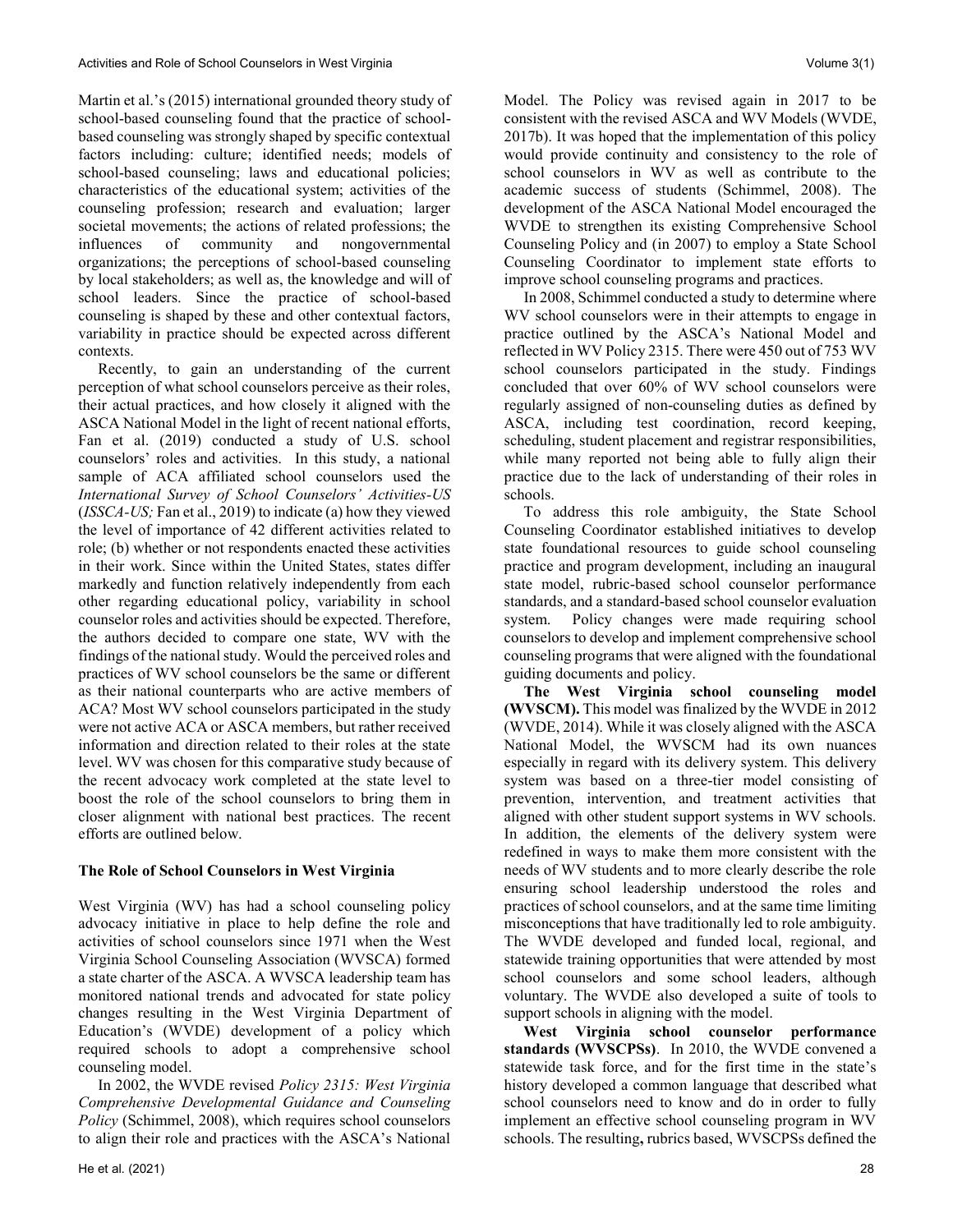role of the school counselor and described role variables that are consistent with Distinguished, Accomplished, Emerging, and Unsatisfactory counselors (WVDE, 2016). To be consistent with these performance standards, state policy related to licensure and training program accreditation was revised to require universities to align preparation programs with these performance standards (WVDE, 2017a). Because of the differences between the ASCA Model and the WVSCM (upon which the WVSCPSs were based), state accredited training programs had to teach according to two sets of standards (the WVSCPSs and ASCA) to ensure that school counselors who intended to practice in-state and out of state both receive adequate training.

 **Performance evaluation of school counselors in WV.** Until 2012, there was no personnel evaluation system in WV that was specific to the role of school counselors. Rather, school counselors participated in a generic student support professional evaluation, administered within their local districts, that had very little to do with their role and consequently could not effectively contributed to increased competence of school counseling. In 2011, the WVDE, in response to federal educational policy requirements began a statewide educator personnel evaluation overhaul. Initially, the focus was on teacher performance evaluation. However, the State School Counseling Coordinator successful advocated for the inclusion of school counselors. Using the recently developed WVSCPSs as a foundation; a comprehensive, standard-based, online school counselor evaluation system was developed which required a datadriven, goal-setting based approach to promote the continuing development of the competence of school counselors (WVDE, 2015). During the initial implementation of this system, funding was provided for training, support materials, website development, evaluation of the new system, and technical assistance to support schools with implementation. Once the system was fully implemented statewide, resources for ongoing training and support diminished significantly, however ongoing systematic training for new principals is required to enhance their competence in staff evaluation, including school counselors. Relatedly, at present, there is no systemic approach for providing ongoing training or technical assistance for low performing school counselors who are struggling to align their practices with state policies and the WVSCM. Any training and support is at the discretion of county systems (districts).

 In summary, the WVSCA and the WVDE have advocated for and implemented policies and systems intended to reduce inconsistency, ambiguity, and confusion regarding the appropriate role and function of the school counselor and the implementation of the Comprehensive School Counseling Programs (CSCPs). School counseling in WV has been influenced by national trends in how the role and practices of school counselors are defined. At the same time, WV has developed a state model that differs from the predominant national model in terms of service delivery. The state model was used to guide the development of the state department of education's performance standards for school counselors. The performance standards, in turn are reflected in licensure requirements, pre-service training program accreditation requirements, ongoing training efforts and professional evaluation of school counselors. Consequently, it is likely that some distinct differences will be seen related to how WV school counselors define their roles and enact their practices than that of their national counterparts.

 As WV's advocacy efforts led to more clearly defined CSCPs and the role of the school counselors, WV saw a 12% increase in the number of counselors employed (WVDE, 2017b). The student-to-counselor ratio decreased over a tenyear span from 416:1 in 2004-05 to 373:1 in 2014-15 (NACAC & ASCA, 2018). While this is still well above the ASCA recommended ratio of 250:1, WV has seen marked improvement in graduation rates. Since 2002 graduation rates have steadily climbed from 74% in 2001-02, to 76.9% in 2005-06 (Cataldi et al., 2009), and to nearly 90% for the 2016-17 school year (Ginder et al., 2017). While it does not show causation, it is interesting to note that these marked improvements in graduation rates occurred simultaneously as the student-to-counselor ratio decreased and the role of the school counselor was more clearly defined, along with increased advocacy, resources, and professional development efforts to promote and enhance the role of the school counselor to support student success.

# **The Present Study**

The present study was conducted to replicate Fan et al. (2019) within the State of WV and to compare the WV results with the previously reported national sample results. Recently, Fan et al. (2019) reported the results of a study of U.S. school counselors' role and activities. In this study, a national sample of ACA affiliated school counselors took the *International Survey of School Counselors' Activities-US* (*ISSCA-US;* Fan et al., 2019) to indicate (a) how they viewed the level of importance of 42 different activities related to role; (b) whether or not respondents enacted these activities in their work. The results indicated that U.S. school counselors have a very broad definition of their roles and that there is generally a good deal of consensus among school counselors regarding the levels of enactment of various activities. Very few differences related to demographic factors were found. Demographic differences among the counselors were not found to be related at practically significant level to how they viewed the appropriateness of different activities to role. The only practically significant differences in related to enactment were that counselors working at different grade levels reported different levels of implementation of group counseling and college and career focused counseling. In this present study, we sought to determine if WV's particular contexts and state policies would reflect a difference in how school counselors perceive their roles and conduct their professional practices compared to their national counterparts.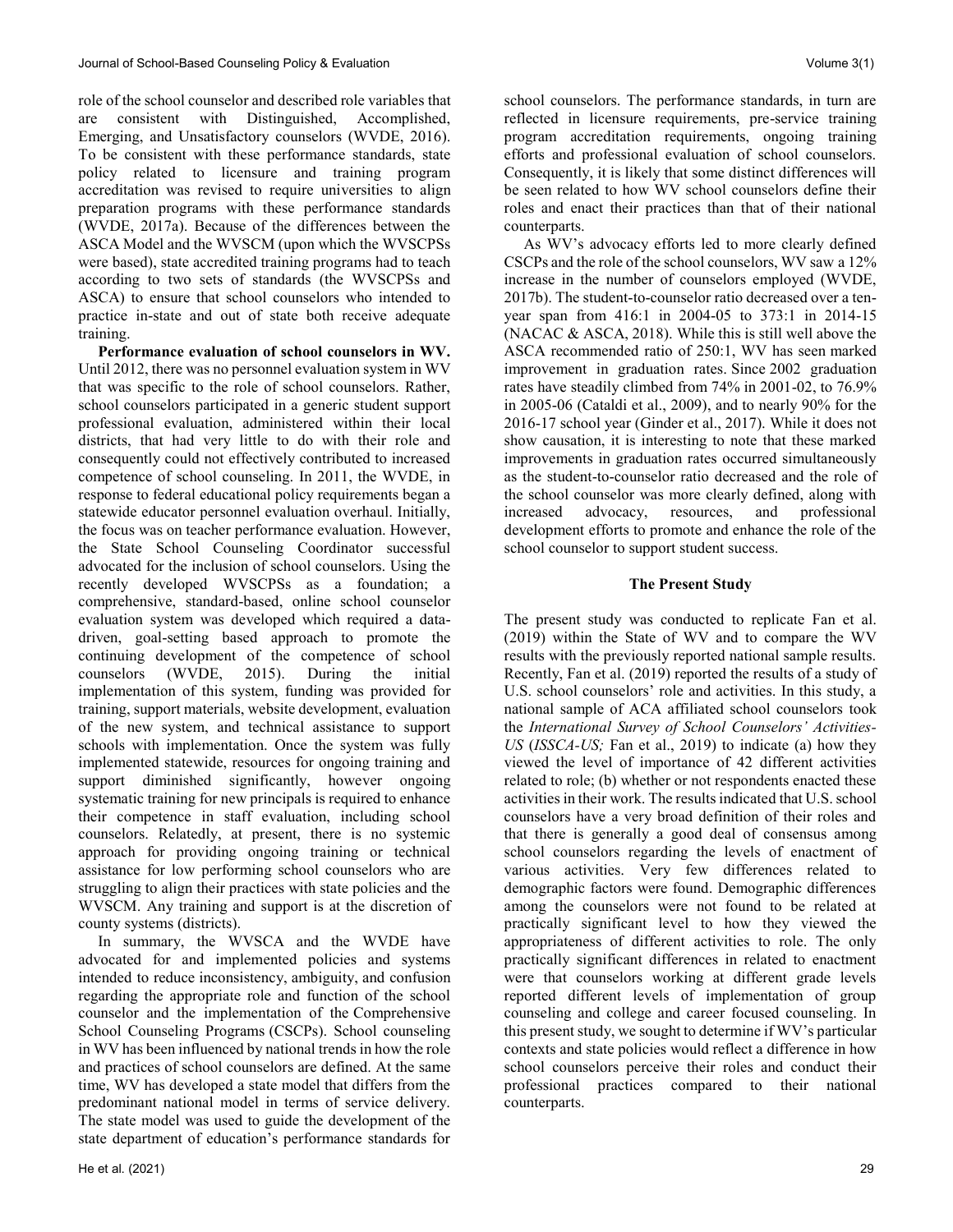#### **Method**

# **Participants and Sampling**

Of the 730 professional school counselors then employed in WV, 598 had voluntarily subscribed to the state's school counseling list serve. All the list serve subscribers were requested to participate in the present study. An overall of 198 participants completed all the items and returned the survey, which reflected a return rate of 33%.

 Among the 198 respondents, 13% were male and 87% were female. Regarding work setting, 68.2% participants reported working in rural area, 22.7% reported working in suburban area, 6.6% reported working in urban area, and 2.5% reported working in inner city. Considering years of experience, 15.6% of participants reported had been working as a school counselor for less than four years, 28.1% reported worked as a school counselor for four to eight years, 23.4% claimed worked as a school counselor for nine to 14 years, 17.2% reported years of experience as 15 to 19 years, and 15.6% participants reported years of experience as equal or more than 20 years. In terms of grade level, 33.8% participants reported working in elementary school, 17.2% reported working in middle school, 32.8% reported working in high school, 9.1% participants reported working in both elementary and middle school, 4.0% claimed working in both middle and high school, and 2.5% claimed working in all three levels of elementary, middle, and high school.

 An online survey *ISSCA-US-West Virginia* was built in SurveyMonkey to differentiate the WV data from the national data, and no changes were made regarding the survey items. All research material and procedures were reviewed and approved by the University of Massachusetts Human Subjects Institutional Review Board. The Survey included an informed consent page, six demographic items, and the 42-item *ISSCA-US*. In February 2017, the first email was sent to a WV DOE Personnel who later shared this email with the WV school counselors who were on the list serve. This email included a link to the online survey and a brief letter from the author informing the potential participants the purpose of the research, the nature of the *ISSCA-US*, a description of the impact their active participation could have on policy development, and a statement about the confidentiality of their responses. The WV DOE personnel sent out two reminders at one-week interval after the initial request for people who had not yet responded to increase the response rate.

# **Measures**

**International Survey of School Counselors' Activities, United States***.* The online survey *ISSCA-US* was built and utilized in this study to measure school-based counselors' perceptions of the appropriateness of various activities for the school counselor role and whether school counselors engaged in these role related activities. Fan et al. (2018) described the development, factor structure, and subscale composition of this instrument*.*

*ISSCA* items were drawn from a wide range of United States and international sources related to the role and activities of school counselors. Sources included: the ASCA (1999) role statement; the current ASCA statements on appropriate and inappropriate school-based counselor duties (ASCA, n.d.a), school-based counselor competencies (ASCA, n.d.b), and the role of the school-based counselor (ASCA, n.d.c); the ASCA National Model (2012); the Council for the Accreditation of Counseling and Related Educational Programs (2016) Standards; the School Counselor Activity Rating Scale (Scarborough, 2005); recent United Statesbased research that used researcher-developed surveys or lists of school-based counselor activities (Agresta, 2004; Bardhoshi & Duncan, 2009; Dodson, 2009; Fitch & Marshall, 2004; Fitch et al., 2001; Monteiro-Leitner et al., 2006; National Center for Education Statistics, 2003; National Office for School Counselor Advocacy, 2011; Nelson et al., 2008; Reiner et al., 2009); and 26 articles reflecting international research and scholarship on the role and activities of school-based counselors (see Fan et al., 2018).

 There were 42 items and two response formats being selected for the *ISSCA-US*. School counselors were asked to "Respond to each item based on your opinion on the appropriateness of each activity for the role of a schoolbased counselor in (your country)" using a 4-point Likert scale of: "*Very Inappropriate*", "*Inappropriate*", "*Appropriate*", and "*Very Appropriate*" as response categories. Participants were also asked to respond to the question, "Do you do this activity in your present position?" for each item using dichotomous (i.e., "*Yes*" or "*No*") response categories.

 Fan et al. (2018) reported that the exploratory factor analyses (EFA) of the *ISSCA-US* items using the Likert and dichotomous (yes/no) formats differed slightly. The Likert response format's EFA yielded six factors corresponding to different domains of practice: Leadership, Program Management, and Evaluation (LPME*,* 13 items); Indirect Services with Parents and Teachers (ISPT*,* 8 items); Individual and Group Counseling with Students (IGCS, 10 items); Prevention Work (PW, 5 items); College and Career Counseling with Students (CCCS*,* 4 items); and Administrator Role (AR*,* 2 items). The following Cronbach alpha reliability estimates for the resulting 6 subscales were found: LPME ( $\alpha$  = .91), ISPT ( $\alpha$  = .79), IGCS ( $\alpha$  = .92), PW  $(\alpha = .87)$ , CCCS  $(\alpha = .79)$ , and AR  $(\alpha = .62)$ . Small to moderate scale inter-correlations were found, ranging between -.01 (ICGS and AR) and .65 (ICGS and LMPE).

 Fan et al. (2018) reported that the dichotomous response format EFA also yielded six factors. Four of the six dichotomous EFA factors corresponded almost exactly with the Likert EFA factors: LPME, ISPT, PW*,* and CCCS. However, instead of a single factor corresponding to individual and group counseling with students (as was found in the Likert EFA), the dichotomous EFA yielded two distinct factors corresponding to Individual Work with Students (IWS) and Group Work with Students (GWS). A factor related to administrator's role was not found in the dichotomous EFA. The subscales were formed on the basis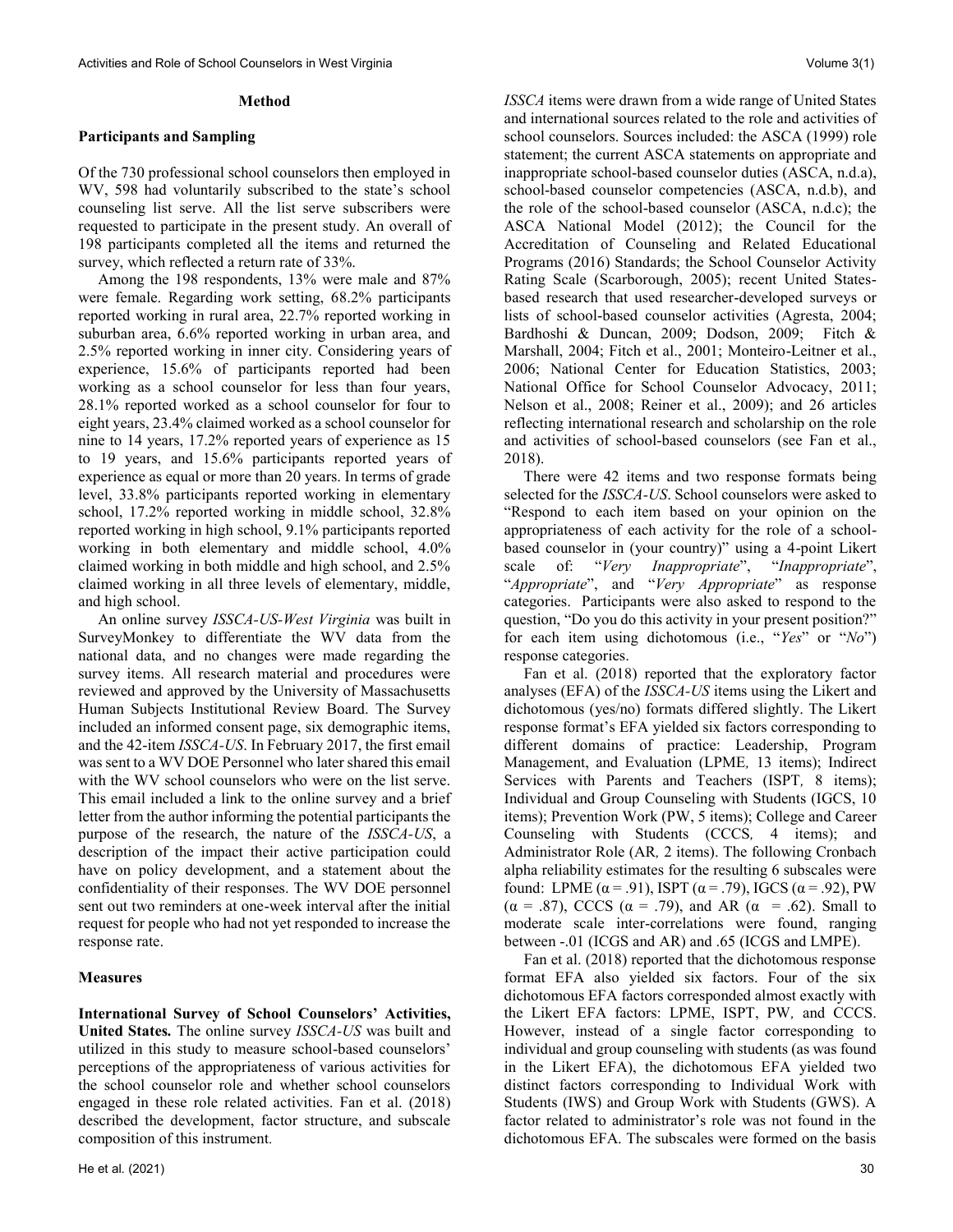of this EFA. Subscale scores were determined by summing the scores of the items belonging to each subscale. The subscales showed adequate reliability with Cronbach alpha estimates ranging between .65 (ISPT) and .79 (CCCS). Small to moderate scale inter-correlations were found ranging between -.07 (CCCS and GWS) and .43 (IWS and LMPE).

 **Demographic items***.* Demographic data were collected through six survey items. Participants were asked to identify their gender (female or male), experience (i.e., years employed as a school-based counselor), work setting (rural, suburban, urban, or inner city), the level(s) at which they were working (elementary, middle, and/or high school), ASCA membership, and professional identity (i.e., whether they considered themselves primarily as a counselor working in a school or an educator who does counseling). In deference to the opinion of the IRB regarding the collection of non-essential, potentially sensitive information, demographic data on participants' racial/ethnic group membership, sexual orientation, and age were not collected as was originally planned and proposed.

# **Analyses**

Data were analyzed in three phases. First, One-way Analysis of Variance (ANOVA) was conducted with the demographic factors used as independent variable and the *ISSCA-US* subscales scores (computed as suggested by Fan et al., 2018) used as the dependent variable. To determine the practical significance of the finding,  $\eta^2$  effect size estimates were computed for all statistically significant ( $p < .05$ ) findings to

| Table 1                                                    |
|------------------------------------------------------------|
| Comparison of the sample size and demographic              |
| characteristics of the West Virginia ( $n = 198$ ) and the |
| United States ( $n = 249$ ) samples                        |

| Variable              | Level                    | <b>WV</b> | U.S.  |
|-----------------------|--------------------------|-----------|-------|
| Gender                | Female                   | 87.0%     | 79.0% |
|                       | Male                     | 13.0%     | 21.0% |
|                       | Rural                    | 68.2%     | 23.5% |
|                       | Suburban                 | 22.7%     | 44.6% |
| Setting               | Urban                    | 6.6%      | 24.5% |
|                       | Inner City               | 2.5%      | 6.8%  |
|                       | Less than 4 years        | 15.6%     | 17.8% |
|                       | 4-8 years                | 28.1%     | 19.5% |
| Experience            | 9-14 years               | 23.4%     | 20.7% |
|                       | 15-19 years              | 17.2%     | 21.6% |
|                       | 20 or more years         | 15.6%     | 20.3% |
|                       | <b>Elementary School</b> | 33.8%     | 19.7% |
|                       | Middle School            | 17.2%     | 17.7% |
| Grade Level           | High School              | 32.8%     | 38.6% |
|                       | Elementary & Middle      | 9.6%      | 6.4%  |
|                       | Middle & High            | 4.0%      | 9.2%  |
|                       | All Three Levels         | 2.5%      | 7.2%  |
| <b>ASCA</b><br>Member | Yes                      | 44.9%     | 60.6% |
| Professional          | Counselor                | 78.3%     | 77.5% |
| Identity              | Educator                 | 21.7%     | 22.5% |

*Note*. The U.S. sample was collected and reported by Fan et al. (2019).

help determine the practical significance of the differences, and the Cohen's effect sizes of the survey items were not directly related to the effect sizes of the intervention evaluation work. Tukey HSD post hoc tests were conducted for all ANOVA findings where there proved to be a moderate or large effect size (see Cohen, 1988).

Second, independent t-tests were conducted to compare the *ISSCA-US* subscale scores of the current WV sample with the previously reported U.S. national sample (Fan et al., 2019). Cohen *d* effect size estimates were computed for all statistically significant ( $p < .05$ ) findings to help determine the practical significance of the differences.

Third, One-way ANOVAs and Chi<sup>2</sup> tests were conducted to compare ratings on the individual items of the *ISSCA-US* between the WV sample and the previously reported U.S. national sample (Fan et al., 2019). Effect size estimates (*η* 2 for the Likert format items and Cramer's V for the dichotomous format items) were computed for all statistically significant findings ( $p < .05$ ) to help determine the practical significance of the differences.

 Rather than controlling for experiment-wise alpha inflation by setting a more conservative alpha level in these analyses, we chose to report the exact probabilities for all statistical findings with an alpha less than .05. We reasoned that, at this exploratory stage of the investigations of the variability in role and activities, it was appropriate to minimize the probability of a beta error—failing to identify a real and potentially important difference.

We chose to use parametric analyses as described above. Before conducting these analyses, we examined the histogram plots of all scores and determined the distributions' approximated normality. The absence of statistically significant  $(p < .05)$  differences between using Leverne's tests indicated that the homogeneity of variance assumption of these parametric analyses was not violated.

# **Results**

#### **Participant Characteristics**

Among 598 West Virginia school counselors on the list serve, there were 198 participants completed the entire survey. This reflected a 33% return rate which is higher than that typically seen in prior online survey research involving school counselor populations (see Limberg et al., 2016; Mullen et al., 2015). Online survey response rates for studies of this type typically fall between 10-15% (Fan & Yan, 2010). Fan et al.'s (2019) obtained a 12% return rate with a similar online version of the *ISSCA-US.*

 Table 1 contains a comparison of the current WV sample with the national U.S. sample collected by (Fan et al., 2019). Overall, the two samples were similar in terms of their demographic characteristics given the fact that the demographic characteristics in Fan et al.'s study a better representative of the school counselor population in the United States in general. The largest differences between the samples were that the WV sample evidenced: a higher percentage of school counselors working in rural settings (and correspondingly lower percentages of school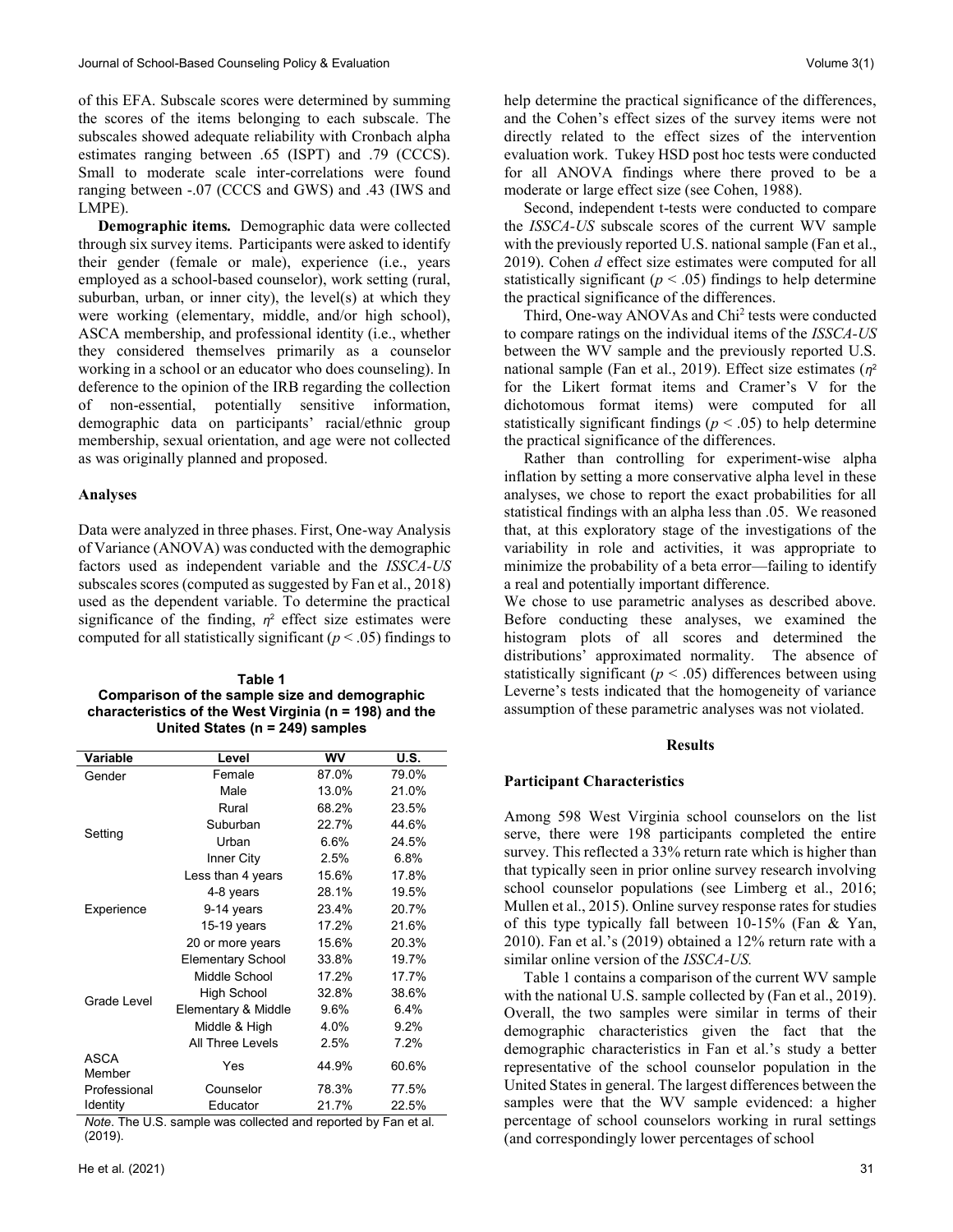| Table 2                                                                                                       |
|---------------------------------------------------------------------------------------------------------------|
| Size of Effect and $\eta^2$ for significant statistically One-Way Analyses of Variance ( $p < .05$ ) results: |
| Demographic Variables and ISSCA-US subscales                                                                  |

| <b>ISSCA-US Likert item subscales</b> |                  |                                     |                 |          |                       |  |  |  |
|---------------------------------------|------------------|-------------------------------------|-----------------|----------|-----------------------|--|--|--|
| Independent                           | <b>Dependent</b> |                                     |                 |          |                       |  |  |  |
| Variable                              | <b>Measure</b>   | <b>SS Between</b>                   | <b>SS Total</b> | $\eta^2$ | <b>Size of Effect</b> |  |  |  |
| Grade Level                           | <b>CCCS</b>      | 8.77                                | 53.22           | .17      | medium                |  |  |  |
| Grade Level                           | AR.              | 6.25                                | 61.45           | .10      | small                 |  |  |  |
| <b>ASCA</b>                           | <b>IGCS</b>      | 0.68                                | 17.32           | .04      | small                 |  |  |  |
| ΡI                                    | <b>IGCS</b>      | 2.92                                | 43.95           | .07      | small                 |  |  |  |
| PI                                    | AR.              | 1.44                                | 61.72           | .02      | small                 |  |  |  |
| PI<br><b>PW</b>                       |                  | 1.61                                | 50.29<br>.03    |          | small                 |  |  |  |
|                                       |                  | ISSCA-US Dichotomous item subscales |                 |          |                       |  |  |  |
| Independent                           | <b>Dependent</b> |                                     |                 |          |                       |  |  |  |
| Variable                              | <b>Measure</b>   | <b>SS Between</b>                   | <b>SS Total</b> | $n^2$    | Size of Effect*       |  |  |  |
| Setting                               | PW               | .89                                 | 22.16           | .04      | small                 |  |  |  |
| Setting                               | <b>ISPT</b>      | .44                                 | 9.30            | .05      | small                 |  |  |  |
| Experience                            | <b>CCCS</b>      | 1.33                                | 22.39           | .06      | small                 |  |  |  |
| Grade                                 | <b>GWS</b>       | 5.01                                | 30.14           | .17      | medium                |  |  |  |
| Grade                                 | CCCS             | 14.44                               | 22.78           | .63      | large                 |  |  |  |
| Grade                                 | <b>PW</b>        | 3.02                                | 21.50           | .14      | medium                |  |  |  |

*Note*. For *ISSCA-US* Likert item subscales: CCCS = College and Career Counseling with Students; AR = Administrator Role; IGCS = Individual and Group Counseling with Students; PW = Prevention Work. For *ISSCA-US* Dichotomous item subscales: PW = Prevention Work; ISPT = Indirect Services with Parents and Teachers; CCCS = College and Career Counseling with Students; GWS =Group Work with Students.

counselors working in suburban and urban settings); a higher percentage of school counselors working in elementary schools; and a lower percentage of school counselors were members of ASCA.

# *ISSCA-US* **Likert Item Subscales and Demographics**

Table 2 contains a summary of the  $\eta^2$  effect size estimates for all the significant One-way ANOVA ( $p < .05$ ) findings for demographic item-related differences on the *ISSCA-US* Likert response format subscales. Statistically significant differences ( $p < .05$ ) were noted for: professional identity and the *Individual and Group Counseling with Students* subscale  $(F = 13.94, df = 1/196, p < .001)$ ; professional identity and the *Prevention Work* subscale ( $F = 6.47$ ,  $df =$ 1/196, *p* < .012); professional identity and the *Administrator Role* subscale ( $F = 4.68$ ,  $df = 1/196$ ,  $p < .032$ ); ASCA membership and *Individual and Group Counseling with Students* subscale (*F* = 3.93 , *df* = 1/196 , *p* < .050); grade level and *Administrator Role* subscale (*F* = 4.32, *df* = 5/191 , *p* < .001); and, grade level and *College and Career Counseling with Students subscale*  $(F = 7.53, df = 5/191, p$  $<$  0.01). The  $\eta$ <sup>2</sup> estimates indicated that with the exception of a moderate effect size for the relationship between grade level and College and Career Counseling with Students (η<sup>2</sup> = .17)*,* only small effect sizes were noted suggested that these findings had little practical significance.

Posthoc Tukey HSD analysis of the relationship between grade level and *College and Career Counseling with Students* found that WV Counselors who worked at the high school level  $(M = 3.70, SD = .33)$  rated activities with respect to the *College and Career Counseling with Students* as more central to the school-based counselor role than counselors

who worked at the elementary  $(M = 3.21, SD = .63)$  and middle school ( $M = 3.39$ ,  $SD = .41$ ) levels.

# *ISSCA-US* **Dichotomous Item Subscales and Demographics**

Table 2 also contains a summary of the  $n^2$  effect size estimates for all the significant One-way ANOVA ( $p < .05$ ) findings for demographic item-related differences on the *ISSCA-US* Dichotomous response format subscales. Statistically significant differences ( $p < .05$ ) were noted for: grade level and *Group Work with Students*  $(F = 7.57, df =$ 5/190, *p* <.001 ); grade level and *College and Career Counseling with Students* ( $F = 65.72$ ,  $df = 5/190$ ,  $p < .001$ ); grade level and *Prevention Work* (*F* = 6.22*, df =* 5/190*, p*   $\leq$ .001); setting and *Prevention Work* ( $F = 2.71$ ,  $df = 3/194$ , *p* < .046 ); setting and *Indirect Services with Parents and Teachers* ( $F = 3.21$ ,  $df = 3/194$ ,  $p < .024$ ); and, experience and *College and Career Counseling with Students (F =* 2.96 *, df =*4/187*, p <* .021)*.*

A large effect size was noted for the relationship between grade level and *College and Career Counseling with Students* ( $\eta^2$  = .63). Moderate effect sizes were noted for the relationships between grade level and *Group Work with Students* ( $\eta^2 = .17$ ), and between grade level and *Prevention Work* ( $\eta^2$  = .14). Only small  $\eta^2$  effect sizes were noted for all the other statistically significant findings, suggesting limited practical significance for these differences.

 Posthoc Tukey HSD analysis of the relationship between grade level and *Group Work with Students* found that WV counselors conducted significantly less group work in high school ( $M = 1.47$ ,  $SD = .43$ ) than did in both elementary school ( $M = 1.82$ ,  $SD = .29$ ) and middle school levels ( $M =$ 1.61,  $SD = .43$ ). Posthoc Tukey HSD analysis of the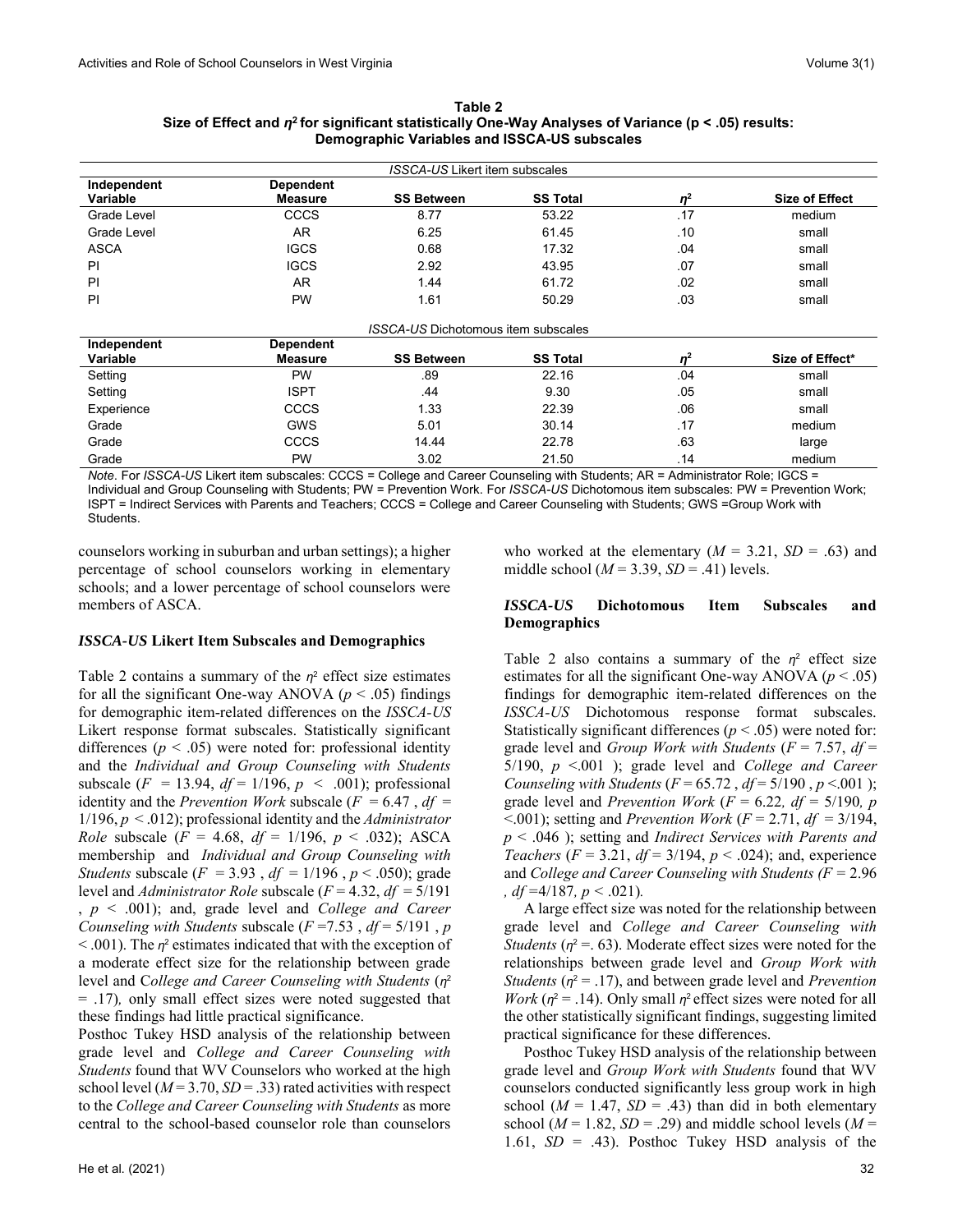| <b>ISSCA-US Likert item subscales</b>      |                        |                        |      |                        |      |      |         |                |  |  |
|--------------------------------------------|------------------------|------------------------|------|------------------------|------|------|---------|----------------|--|--|
|                                            |                        | <b>WV</b><br>$N = 198$ |      | <b>US</b><br>$N = 249$ |      |      |         |                |  |  |
| <b>Subscale</b>                            | М                      | <b>SD</b>              | M    | SD                     |      | p    | Cohen d | Size of effect |  |  |
| AR                                         | 1.51                   | .56                    | 1.64 | .63                    | 2.30 | .026 | .22     | small          |  |  |
| CCCS                                       | 3.44                   | .52                    | 3.53 | .49                    | 1.89 | .477 | .18     | -----          |  |  |
| <b>IGCS</b>                                | 3.58                   | .47                    | 3.65 | .45                    | 1.56 | .718 | .15     | -----          |  |  |
| <b>ISPT</b>                                | 2.69                   | .49                    | 2.90 | .49                    | 4.44 | .530 | .42     | small          |  |  |
| <b>LPME</b>                                | 3.49                   | .40                    | 3.60 | .39                    | 2.94 | .844 | .28     | small          |  |  |
| <b>PW</b>                                  | 3.41                   | .52                    | 3.50 | .50                    | 1.77 | .574 | .17     | -----          |  |  |
| <b>ISSCA-US Dichotomous item subscales</b> |                        |                        |      |                        |      |      |         |                |  |  |
|                                            | <b>WV</b><br><b>US</b> |                        |      |                        |      |      |         |                |  |  |
|                                            | $N = 198$              |                        |      | $N = 249$              |      |      |         |                |  |  |
| <b>Subscale</b>                            | М                      | SD                     | М    | <b>SD</b>              |      | р    | Cohen d | Size of effect |  |  |
| <b>CCCS</b>                                | 1.57                   | .34                    | 1.55 | .35                    | 0.74 | .458 | .07     | ------         |  |  |
| <b>GWS</b>                                 | 1.66                   | .40                    | 1.67 | .39                    | 0.18 | .855 | .03     | ------         |  |  |
| <b>ISPT</b>                                | 1.36                   | .22                    | 1.44 | .24                    | 3.64 | .001 | .35     | small          |  |  |
| <b>IWS</b>                                 | 1.97                   | .10                    | 1.94 | .15                    | 2.45 | .014 | .23     | small          |  |  |
| <b>LPME</b>                                | 1.84                   | .18                    | 1.83 | .21                    | 0.91 | .361 | .05     | -----          |  |  |
| PW                                         | 1.78                   | .34                    | 1.71 | .35                    | 2.18 | .030 | .21     | small          |  |  |

**Table 3 Comparison of WV and US samples on the ISSCA-US subscales**

*Note*. For *ISSCA-US* Likert item subscales: AR = Administrator Role; CCCS = College and Career Counseling with Students; IGCS = Individual and Group Counseling with Students; ISPT = Indirect Services with Parents and Teachers; LPME = Leadership, Program Management, and Evaluation; PW = Prevention Work; 1 = "Very Inappropriate", 2 = "Inappropriate", 3 = "Appropriate", and 4 = "Very Appropriate". For *ISSCA-US* Dichotomous item subscales: CCCS = College and Career Counseling with Students; GWS =Group Work with Students; ISPT = Indirect Services with Parents and Teachers; IWS = Individual Work with Students; LPME = Leadership, Program Management, and Evaluation; PW = Prevention Work; 1 = "No", 2 = "Yes". Cohen d Size of Effect criteria from Cohen (1988): .20 = small; .50 = medium; .80 = large, only the ones with a size effect of .20 or greater were reported.

relationship between grade level and *Prevention Work* found that WV high school counselors  $(M = 1.63, SD = .38)$ reported lower levels of engagement in *Prevention Work* than elementary ( $M = 1.91$ ,  $SD = .22$ ) and middle ( $M = 1.82$ , *SD* = .33) school counselors. Posthoc Tukey HSD analysis of the relationship between grade level and *College and Career Counseling with Students* found that WV counselors who worked in elementary school  $(M = 1.25, SD = .25)$  were significantly less involved in college and career counseling activities than did counselors who worked in the other levels respectively- middle school ( $M = 1.47$ ,  $SD = .28$ ) and high school ( $M = 1.89$ ,  $SD = .12$ ) and the other levels combinedelementary and middle school level  $(M = 1.56, SD = .22)$ , middle and high school level  $(M = 1.80, SD = .15)$ , and all levels ( $M = 1.85$ ,  $SD = .10$ ); WV middle school counselors  $(M = 1.47, SD = .28)$  also reported engaging in significantly fewer college and career counseling activities than high school counselors  $(M = 1.89, SD = .12)$ .

# **ISSA-US Subscales: West Virginia vs. US**

Table 3 summarized the comparisons between the WV and US samples on the *ISSCA-US* subscales. For the Likert response format subscales, a significant difference between the two samples was noted for the *Administrator Role*  subscale  $(t = 2.30, df = 445, p < .026)$ . This finding, however, showed only a small Cohen *d* effect size (*d* = .22) suggesting that the difference between the WV and U.S. samples have very little practical significance.

 For the dichotomous response format subscales, significant differences between the two samples were noted for the *Indirect Services with Parents and Teachers* subscale  $(t = 3.64, df = 445, p < .001)$ ; the *Individual Work with Students* subscale ( $t = 2.46$ ,  $df = 445$ ,  $p < .014$ ), and the *Prevention Work* subscale ( $t = 2.18$ ,  $df = 445$ ,  $p < .030$ ). Again, all of these findings showed only small Cohen *d* effect sizes  $(d = .35, .23, \text{ and } .21 \text{ respectively})$  suggesting that these differences between the WV and U.S. samples had very little practical significance.

# **ISSCA-US Item Comparisons: West Virginia vs. United States**

Table 4 lists all the *ISSCA-US* Likert response format items where a statistically significant ( $p < .05$ ) difference was noted between the WV and U.S. samples. Statistically significant differences between the WV and U.S. samples were noted for 16 items, however, the small effect size estimates ( $\eta^2$  range between .010 and .036) associated with all these differences suggest that there is little practical significance.

 Table 5 lists all the *ISSCA-US* Dichotomous response format items where a statistically significant  $(p < .05)$ difference was noted between the WV and U.S. samples. Statistically significant  $(p < .05)$  differences between the WV and U.S. samples were noted for nine items, however, the small effect size estimates (Cramer's V estimates range between .10 and .20) associated with all these differences suggest that there is little practical significance.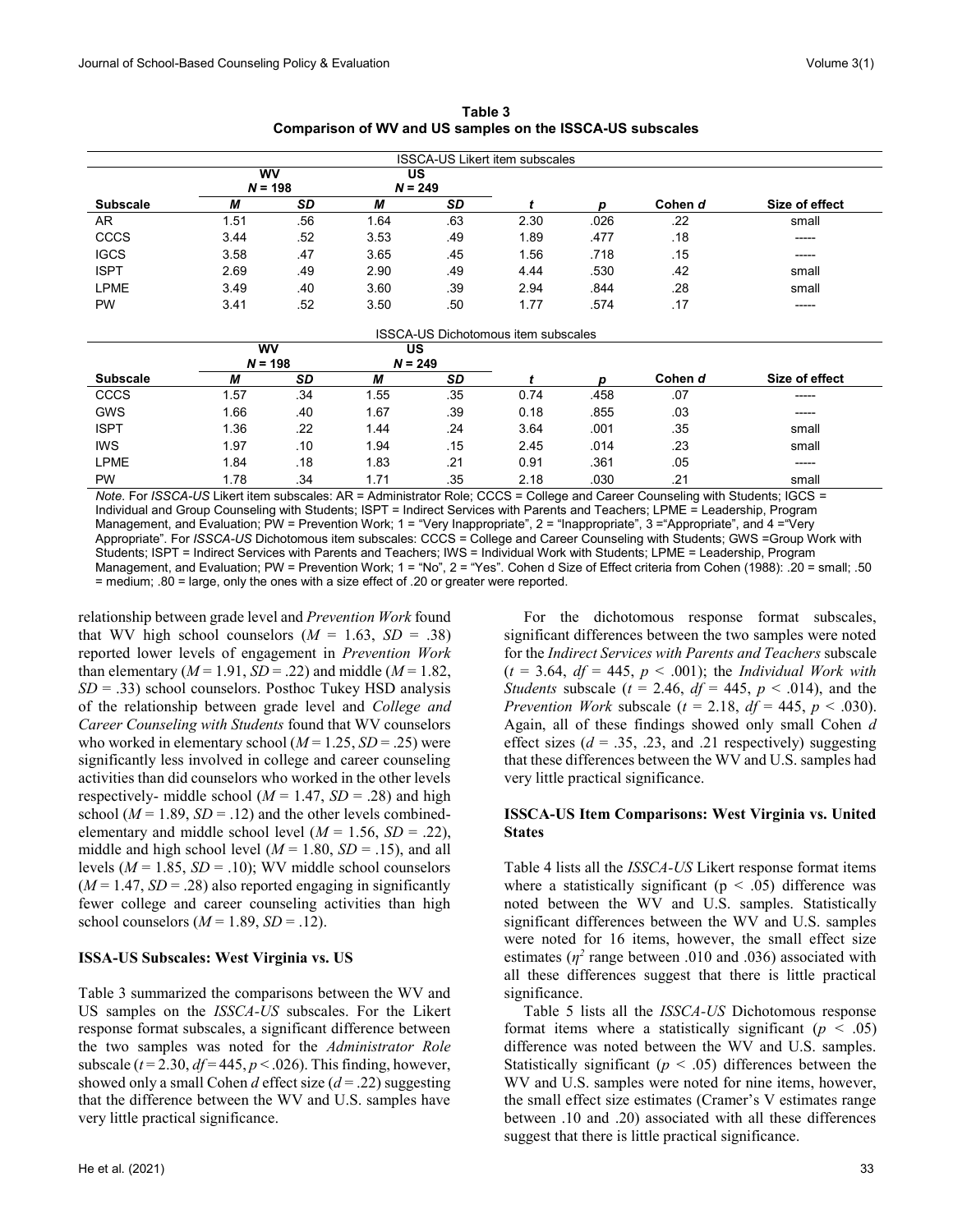**Table 4 Statistically Significant WV-US differences on 42 items: Likert response format.**

| Item # | <b>Item Content</b>                                                                                                                                                                                                                                | М<br><b>National</b> | М<br>West<br>Virginia | F     | Sig  | $\eta^2$ | <b>Effect</b><br><b>Size</b> |
|--------|----------------------------------------------------------------------------------------------------------------------------------------------------------------------------------------------------------------------------------------------------|----------------------|-----------------------|-------|------|----------|------------------------------|
| 8      | The School Counselor engages children and adolescents in group<br>counseling in order to support their mental health.                                                                                                                              | 3.49                 | 3.30                  | 8.46  | .004 | .02      | small                        |
| 15     | The School Counselor determines the appropriate disciplinary<br>sanctions for students who have misbehaved.                                                                                                                                        | 1.61                 | 1.44                  | 6.12  | .014 | .01      | small                        |
| 20     | The School Counselor plans and delivers effective parent education<br>programs for parents/guardians to help them develop more effective<br>parenting skills and more productive relationships with their children.                                | 3.24                 | 3.02                  | 12.40 | .001 | .03      | small                        |
| 21     | The School Counselor plans and delivers effective professional<br>development programs for teachers to help them develop more<br>productive relationships with students and manage a broad range of<br>discipline and classroom management issues. | 3.12                 | 2.86                  | 14.13 | .001 | .03      | small                        |
| 22     | The School Counselor provides family therapy services to help trouble<br>families develop effective communication patters and boundaries.                                                                                                          | 2.28                 | 1.98                  | 16.67 | .001 | .04      | small                        |
| 24     | The School Counselor consults with parents regarding problems they<br>are experiencing to enable them to have more constructive<br>relationship with their children and be more effective in parenting<br>them.                                    | 3.21                 | 2.99                  | 9.52  | .002 | .02      | small                        |
| 25     | The School Counselor consults with teachers regarding problems<br>they are experiencing to enable them to have more constructive<br>relationships with their students and be more effective in teaching<br>them.                                   | 3.33                 | 3.11                  | 10.38 | .001 | .02      | small                        |
| 27     | The School Counselor consults with school administrators to help<br>ensure that school policies and procedures create a climate that is<br>conducive to the education and wellbeing of all students.                                               | 3.54                 | 3.37                  | 9.91  | .002 | .02      | small                        |
| 29     | The School Counselor advocates for children with special needs and<br>ensure they receive the accommodations that are necessary for them<br>to be successful in school.                                                                            | 3.57                 | 3.45                  | 4.51  | .034 | .01      | small                        |
| 32     | The School Counselor advocates for improvements in school policies<br>and procedures so that the school is an equitable institution that is<br>able to effectively educate all its students.                                                       | 3.55                 | 3.38                  | 8.74  | .003 | .02      | small                        |
| 35     | The School Counselor uses psychological assessments effectively to<br>facilitate progress in counseling and to promote students' mental<br>health, academic development, career development and<br>personal/social development.                    | 2.88                 | 2.66                  | 8.19  | .004 | .02      | small                        |
| 37     | The School Counselor leads a data team to analyze school data and<br>determine directions for school improvement initiatives.                                                                                                                      | 2.93                 | 2.73                  | 6.45  | .011 | .02      | small                        |
| 38     | The School Counselor documents their work and the impact it has on<br>students, families and the school community.                                                                                                                                 | 3.53                 | 3.38                  | 7.49  | .006 | .02      | small                        |
| 39     | The School Counselor monitors the efficacy of their work and uses<br>this information to improve practice.                                                                                                                                         | 3.60                 | 3.45                  | 7.62  | .006 | .02      | small                        |
| 40     | The School Counselor continuously improves their practice through<br>personal reflection, seeking consultation and developmental<br>supervision.                                                                                                   | 3.74                 | 3.61                  | 7.38  | .007 | .02      | small                        |
| 42     | The School Counselors help students choose a college that fits their<br>interests and abilities.                                                                                                                                                   | 3.41                 | 3.27                  | 5.22  | .023 | .01      | small                        |

*Note*. 1 = "Very Inappropriate", 2 = "Inappropriate", 3 = "Appropriate", and 4 = "Very Appropriate." *η*<sup>2</sup> = Size of Effect criteria from Cohen (1988): .02 = small; .13 = medium; .26 = large.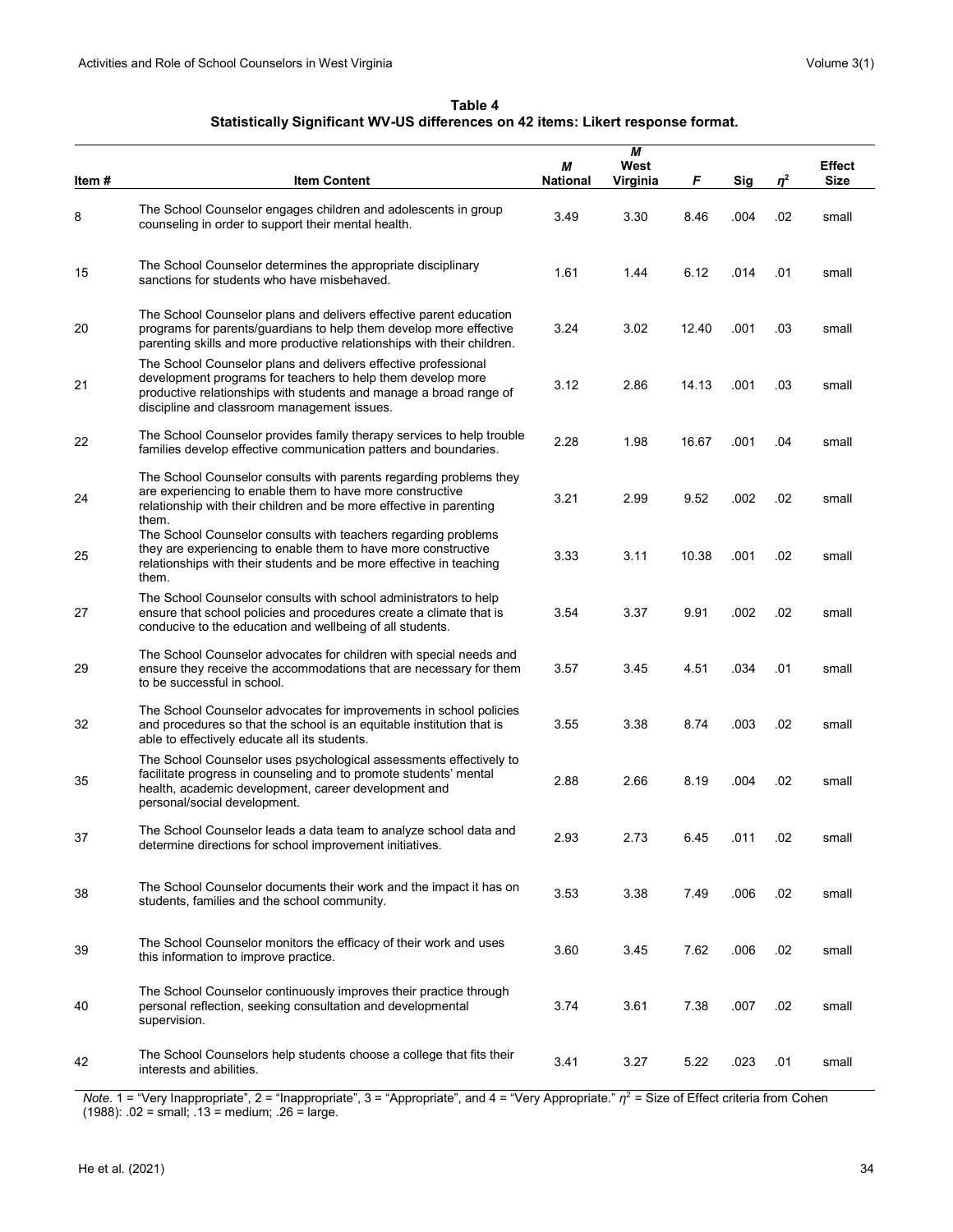### **Discussion**

West Virginia School Counselors showed a great deal of consistency in their view on the role-appropriateness of the activities included in the *ISSCA-US*. The only practically important demographic-related difference was related to grade level. High school counselors rated college and career counseling activates as more central to the school counselor role than did elementary and middles school counselors. This difference most likely reflects the importance of college and career counseling in high schools.

 Similarly, the only practically important demographicrelated difference in WV school counselors' reports of their enactment of *ISSCA-US* activities was related to grade level. High school counselors reported higher levels of involvement in college and career counseling as compared to counselors at other levels. Elementary and middle school counselors reported engaging in more group works with students as compared to high school counselors.

Correspondingly, elementary and middle school counselors reported engaging in more prevention programming with students as compared to high school counselors.

 These results closely parallel those of Fan et al. (2019). While Fan et al. (2019) failed to find any practically significant demographic differences on of the *ISSCA-US* Likert item-format subscales, they did find differences in reported enactment (dichotomous item format subscales) related to level. In comparison to elementary and middle school counselors, high school counselors reported higher levels of enactment of college and career counseling and lower levels of enactment of prevention programming. These differences in practice across grade levels probably reflect different demands placed upon counselors working in different levels, the developmental needs of students, the practical limitations placed upon counseling practice, and the models of counseling that suggest different emphases on career counseling, curriculum-based work, and responsive services at different grade levels (see Gysbers & Henderson,

| Table 5                                                                               |
|---------------------------------------------------------------------------------------|
| Statistically Significant WV-US differences on 42 items: Dichotomous response format. |

| Item#          | <b>Item Content</b>                                                                                                                                                                                                                                   | % Yes US | % Yes WV | $\chi^2$ | D    | Cramer's V | <b>Effect Size</b> |
|----------------|-------------------------------------------------------------------------------------------------------------------------------------------------------------------------------------------------------------------------------------------------------|----------|----------|----------|------|------------|--------------------|
| $\overline{c}$ | The School Counselor engages children and<br>adolescents in one-on-one counseling in order to<br>facilitate their academic development (e.g., developing<br>self-motivation; engagement with school)                                                  | 95.1%    | 99.0%    | 5.25     | .022 | .11        | Small              |
| 3              | The School Counselor engages children and<br>adolescents in one-on-one counseling in order to<br>facilitate their career development (e.g., dealing with<br>career indecision)                                                                        | 73.9%    | 82.1%    | 4.27     | .039 | .10        | Small              |
| 4              | The School Counselor engages children and<br>adolescents in one-on-one counseling in order to deal<br>with personal issues (e.g., self-esteem, identity crisis)                                                                                       | 94.0%    | 99.0%    | 7.57     | .006 | .13        | Small              |
| 17             | The School Counselor plans and delivers effective<br>classroom-based primary preventions programs for<br>children and adolescents to facilitate academic<br>development (e.g., time management, study skills)                                         | 67.3%    | 77.7%    | 5.80     | .016 | .11        | Small              |
| 18             | The School Counselor plans and delivers effective<br>classroom-based primary preventions programs for<br>children and adolescents to promote career<br>development (career interest identification; college<br>choice)                                | 70.0%    | 85.9%    | 15.56    | .001 | .19        | Small              |
| 20             | The School Counselor plans and delivers effective<br>parent education programs for parents/guardians to help<br>them develop more effective parenting skills and more<br>productive relationships with their children.                                | 35.7%    | 17.9%    | 17.20    | .001 | .20        | Small              |
| 21             | The School Counselor plans and delivers effective<br>professional development programs for teachers to help<br>them develop more productive relationships with<br>students and manage a broad range of discipline and<br>classroom management issues. | 42.2%    | 28.2%    | 9.25     | .002 | .14        | Small              |
| 22             | The School Counselor provides family therapy services<br>to help trouble families develop effective communication<br>patterns and boundaries.                                                                                                         | 20.2%    | 7.6%     | 13.98    | .001 | .18        | Small              |
| 33             | The School Counselor provides consultation to the<br>school administration on how an effective school<br>counseling program should be designed and<br>implemented.                                                                                    | 79.1%    | 87.7%    | 5.67a    | .017 | .11        | Small              |

*Note*. Standards for Interpreting Cramer's *V* effect size criteria when *df* = 1 from Cohen (1988): 0.1 = small, 0.3 = medium, and 0.5 = large.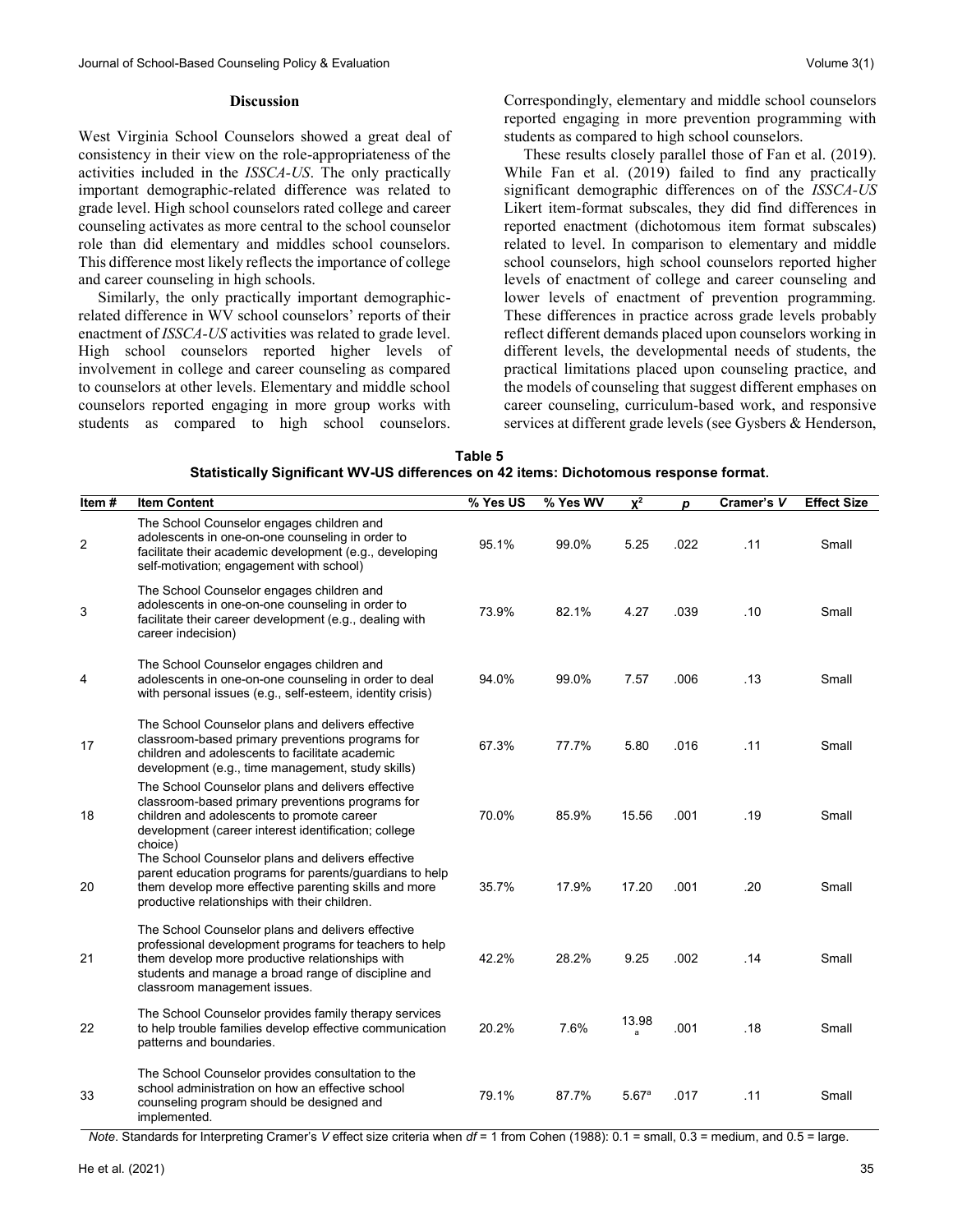2012). It is interesting that grade level differences appear to be the most robust demographic variables affecting differences in school counselors' role perceptions and activities.

 Given the salience accorded to professional identity in the literature on the role of school counselors in the United States (see Kaplan & Gladding, 2011), it is important to note that neither the present study nor Fan et al. (2019) found that counselors' professional identity had a strong influence on ratings of the role-importance of activities or on participants' reports of levels of activity enactment. Participants who saw themselves as "educators" and participants who saw themselves as "counselors" did not differ in any important ways in terms of either role perception or activity enactment. Regarding the direct comparisons between the WV sample and the National U.S. sample of school counselors (Fan et al., 2019), no practically important differences were noted on any measure. No practically important differences were found on any of the *ISSCA-US* subscales or any individual *ISSCA-US* items.

 In short, the present study replicated almost exactly the results of Fan et al. (2019), which adds confidence to the generalizability of their findings. It is somewhat surprising, however, that counselors in a state with policy initiatives rooted in a state model and in state role descriptions reflecting state priorities, demonstrate essentially the views on role and the same level of enactment of different types of activities. It may be that, as Fan et al. (2019) have suggested, due to the maturity of the school counseling profession in the United States, a high level of consensus regarding role and practice now exists. This consensus may be reflected in and reinforced by training program curricula, textbooks, accreditation standards, licensure requirements, and role statements of professional associations. Any local attempts to redefine role and practice to align with local conditions in the United States may be swamped by the weight of this national consensus. While fewer participants of the WV sample were ACA or ASCA members, receiving direct information about their roles from the national level, it is apparent that the work at the state level is keeping the work of the school counselor in WV aligned with national expectations.

# **Limitations and Recommendations**

The primary limitation of this study is related to sampling. While the return rate is consistent with or little higher than similar investigation, the representativeness of the sample cannot be assured. It should also be noted that the *ISSCA-US*  based reports of enactment are self-report measures of school counselor activities. Self-report measures have its own disadvantages that maybe affected by various biases, like social desirability bias, thus need to be validated by additional measures of that activity. Finally, the present study did not measure counselors' conceptions of role or enactment of activities over time, so it is impossible to know whether these were influenced by state policy initiatives. It could be that state policy initiatives "moved" counselors' role conceptions and practice towards the national average.

#### **Suggestions for Future Research**

This study should be replicated with other additional samples of counselors in the United States to further examine the generalizability of its results. Given the present study's replication of Fan et al.'s (2019) findings a lack of effect of professional identity on either conceptualization of role or professional activities, additional research on the relationship between school counselors' professional identity and their professional practices are warranted. Since much of the work by counseling associations in the United States to promote the development of the profession is predicated on the assumption that professional identity is a very salient factor affecting practice, such follow up research is very important.

 It is also important to study school counselors' role conceptions and professional activities over time concurrent with policy initiatives to improve professional practice to determine if role conceptions and professional activities can be altered significantly by policy initiatives examining which policy levers are most effective. Schimmel's (2008) study related to the role and perceptions of school counseling in WV examined specific beliefs and practices of WV school counselors back in 2008. These 2008 results should be compared with those of a contemporary sample to determine if role conceptions and professional activities have changed over time (i.e., before and after the implementation of the aforementioned state policies). This would show differences and similarities in role and practices of WV school counselors within the 10-year timeframe, before and after the WVDE's efforts to improve the role and function of school counselors.

 It would also be interesting to examine how state advocacy and policy efforts impact on the perceptions and practices of school counselors. State with high advocacy and policy efforts like WV showed a great consistency of school counselor's role and activities compared to a national model in this study, however states with low advocacy and policy efforts, who have not, as actively supported the role of the school counselors as has WV need to be studied to determine the impact of minimal efforts at the state level on role perceptions and practices.

 In addition, it would be helpful to discover how school counselor education programs should be delivered to best prepare school counselors to meet the needs of the state and the United States in general. The relationship between different approaches of delivering school counseling programs based on vary standards and the effectiveness of such school counselor education program still need to be further examined. For example, each state has its unique situation and state policy. Given ASCA's great effort to build a common standard for school counseling professions, what is the most efficient way to deliver school counselor education programs in a state level: follow only the national standard, teach two sets of trainings that aligned with both national and state standards, or some other combined ways of delivery? The differences between these teaching approaches needs to be further discussed as well.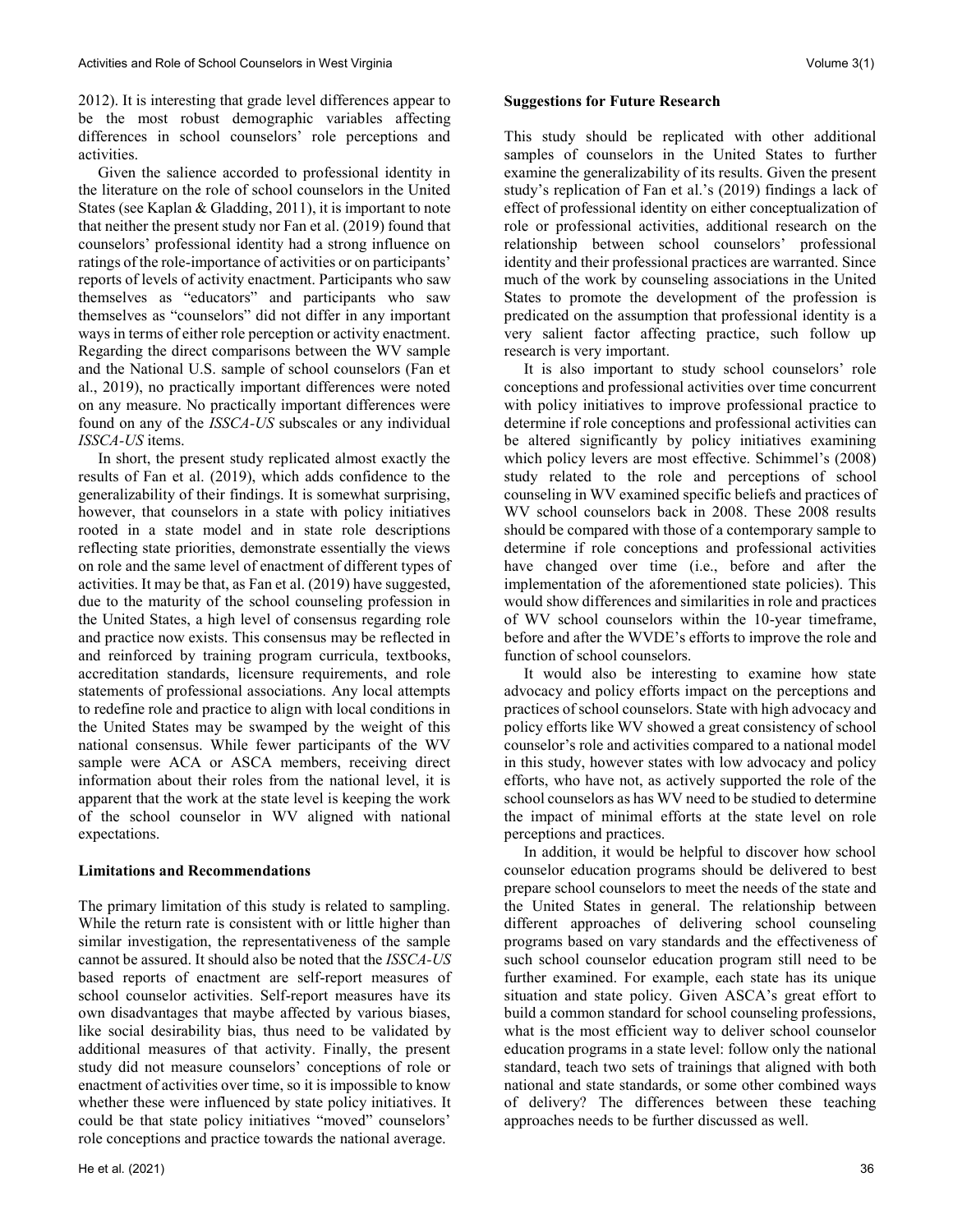Finally, cross-national comparisons of school-based counselors' role and activities using a quantitative instrument such as the *ISSCA-US* should also be conducted to obtain a more precise description of how school-based counseling is similar and different across national contexts that differ in factors such as: culture, national needs, laws and educational policies, characteristics of the educational system, and activities of the counseling profession.

# **Conclusion**

To compare the perception and enactment of school counselor role and activities between the state and the national, the current study based on a WV school counselor sample showed a great consistency of school counselor roles and activities compared with a national sample. This role consistency not only implicated the impact of national policies and standards on the development of WV school counselors' roles and activities, but also WV's great efforts of building school counseling programs aligned with national standards. Even though a high consensus regarding school counselor roles and practices now exists, further research is needed to generalize this study's outcome and explore the change and development of school counselor roles and activities over time given the limitations of this study: sampling and self-reported measurement. Further discoveries of the relationship between school counselors' professional identities and their counseling practices, the impact of the school counselor educational program training on the perception and enactment of school counseling practices, and how the effort level of state advocacy and policies influence school counselor's roles and activities are well needed.

# **Author Note**

Lijuan He, Ronald H. Fredrickson Center for School Counseling Outcome Research and Evaluation, University of Massachusetts, Amherst, MA. Barbara Brady, Learning Supports Consulting, Hurricane, West Virginia University, Morgantown, WV, John C. Carey, Ronald H. Fredrickson Center for School Counseling Outcome Research and Evaluation, University of Massachusetts, Amherst, MA. Correspondence concerning this manuscript should be addressed to Lijuan He, Fredrickson Center for School Counseling Outcome Research and Evaluation, University of Massachusetts, Amherst, MA 01007 (email: thetyone2016@gmail.com).

# **References**

- Agresta, J. (2004). Professional role perceptions of school social workers, psychologists, and counselors. *Children and Schools, 26*, 151-163.
- American School Counselor Association. (2003). *The ASCA national model: A framework for school counseling programs* (3rd ed.). Alexandria, VA: Author.
- American School Counselor Association. (2012). *The ASCA national model: A framework for school counseling programs* (3rd ed.). Alexandria, VA: Author.
- American School Counselor Association. (2019). *The ASCA national model: A framework for school counseling programs* (3rd ed.). Alexandria, VA: Author.
- American School Counselor Association. (1999). *Role of the school counselor*. Alexandria, VA: Author.
- American School Counselor Association (n.d.a). Appropriate activities of school counselors. Retrieved September 26, 2016, from ASCA website: [https://www.schoolcounselor.org/asca/media/asca/ho](https://www.schoolcounselor.org/asca/media/asca/home/appropriate-activities-of-school-counselors.pdf) [me/appropriate-activities-of-school-counselors.pdf](https://www.schoolcounselor.org/asca/media/asca/home/appropriate-activities-of-school-counselors.pdf)
- American School Counselor Association (n.d.b). ASCA school counselor competencies. Retrieved September 26, 2016, from ASCA website: [https://www.schoolcounselor.org](https://www.schoolcounselor.org/)
- American School Counselor Association. (n.d.c). Role of the school counselor. Retrieved September 26, 2016, from ASCA website: [https://www.schoolcounselor.org/asca/media/asca/ho](https://www.schoolcounselor.org/asca/media/asca/home/RoleStatement.pdf) [me/RoleStatement.pdf](https://www.schoolcounselor.org/asca/media/asca/home/RoleStatement.pdf)
- Bardhoshi, G. & Duncan, K. (2009). Rural school principals' perceptions of the school counselor's role. *The Rural Educator, 30*, 16-24. <https://doi.org/10.35608/ruraled.v30i3.445>
- Cataldi, E., Laird, J., KewalRamani, A., & Chapman, C. (2009). High School Dropout and Completion Rates in the United States: 2007 Compendium Report, *U.S. Department of Education, National Center for Educational Statistics.*  <https://nces.ed.gov/pubs2009/2009064.pdf>
- Campbell, C. A., & Dahir, C. A. (1997). *The national standards for school counseling programs* (p. 17). Alexandria, VA: American School Counselor Association.
- Cinotti, D. (2014). Competing professional identity models in school counseling: A historical perspective and commentary. *The Professional Counselor*, *4*, 417– 425[. http://dx.doi.org/10.15241/dc.4.5.417](http://dx.doi.org/10.15241/dc.4.5.417)
- Cohen, J. (1988). *Statistical power analysis for the behavioral sciences* (2nd edition). Hillsdale, New Jersey: Lawrence Erlbaum Associates.
- Council for the Accreditation of Counseling and Related Education Programs Standards (2016)
- Retrieved from: [https://www.cacrep.org/for](https://www.cacrep.org/for-programs/2016-cacrep-standards/)[programs/2016-cacrep-standards/](https://www.cacrep.org/for-programs/2016-cacrep-standards/)
- Dahir, C. A. (2004). Supporting a nation of learners: The role of school counseling in educational reform. *Journal of Counseling & Development*, *82*(3), 344- 353. [http://dx.doi.org/10.1002/j.1556-](http://dx.doi.org/10.1002/j.1556-6678.2004.tb00320.x) [6678.2004.tb00320.x](http://dx.doi.org/10.1002/j.1556-6678.2004.tb00320.x)
- Dodson, T. (2009). Advocacy and impact: A comparison of the administrators' perceptions of the high school counselor role. *Professional School Counseling, 12,*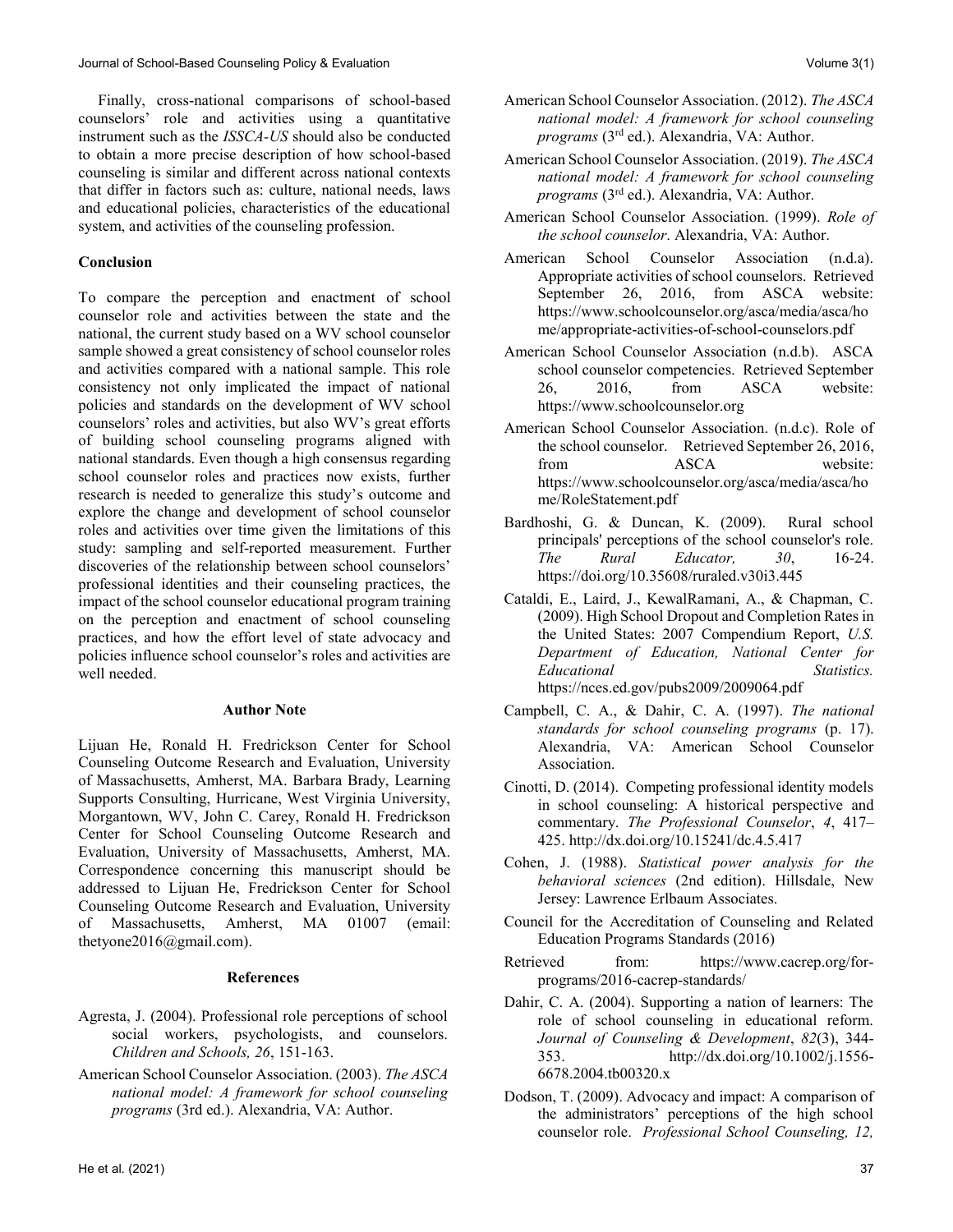480-487. [http://dx.doi.org/10.5330/PSC.n.2010-](http://dx.doi.org/10.5330/PSC.n.2010-12.480) [12.480](http://dx.doi.org/10.5330/PSC.n.2010-12.480)

- Fan, K. U., Carey, J. C., He, L., & Martin, I. (2019). Activities and role of school-based counselors in the U.S.: A national survey of American Counseling Association Members. *Journal of School-Based Counseling Policy and Evaluation, 1*, 34-50. <http://dx.doi.org/10.25774/8nz2-4y62>
- Fan, K., Carey, J., Thomas, E., Griffith, C., Wells, C., He, L., and Niu, J. (2018). Development and Exploratory Factor Analysis of a United States' Version of the International Survey of School Counselors' Activities. *International Journal for the Advancement of Counselling, 41*(3), 339-360. <http://dx.doi.org/10.1007/s10447-018-9354-y>
- Fan, W., & Yan, Z. (2010). Factors affecting response rates of the web survey: A systematic review. *Computers in Human Behavior, 26*, 132-139. <http://dx.doi.org/10.1016/j.chb.2009.10.015>
- Fitch, T. J., & Marshall, J. L. (2004). What counselors do in high-achieving schools: A study on the role of the school counselor. *Professional School Counseling, 7*, 172-177.
- Fitch, T., Newby, E., Ballestero, V., & Marshall, J. L. (2001). Future school administrators' perceptions of the school counselor's role. *Counselor Education and Supervision,* 41, 89-99. [http://dx.doi.org/10.1002/j.1556-](http://dx.doi.org/10.1002/j.1556-6978.2001.tb01273.x) [6978.2001.tb01273.x](http://dx.doi.org/10.1002/j.1556-6978.2001.tb01273.x)
- Ginder, S. A., Kelly-Reid, J. & Mann, F., (2017). Graduation Rates for Selected Cohorts, 2007–12; Outcome Measures for Cohort Year 2007; Student Financial Aid, Academic Year 2014–15; and Admissions in Postsecondary Institutions, Fall 201*. US Department of Education: National Center for Education.*
- Gysbers, N. C. (2001). School guidance and counseling in the 21st century: Remember the past into the future. *Professional School Counseling*, *5*(2), 96. Retrieved September 17, 2007, from EBSCOHOST.
- Gysbers, N.C. (2005). Closing the implementation gap. *School Counselor, 43(2)*, 36-41.
- Gysbers, N.C., & Henderson, P. (2001). Comprehensive guidance and counseling programs: A rich history and a bright future. *Professional School Counseling*, *4*(4), 246-256.
- Gysbers, N. C. (1990). A model comprehensive guidance program. *NC Gysbers*, *Comprehensive Guidance Programs That Work*, 1-25.
- Gysbers, N. C., & Henderson, P. (2012). *Developing and managing your school guidance program* (5th ed.). Alexandria, VA: American Counseling Association.
- Kaplan, D. M., & Gladding, S. T. (2011). A vision for the future of counseling: The 20/20 principles for unifying and strengthening the profession. *Journal of Counseling and Development, 89*, 367-372.
- Lambie, G. W., & Williamson, L. L. (2004). The challenge to change from guidance counseling to professional school counseling: A historical proposition. *Professional School Counseling, 8,* 124–131.
- Lieberman, A. (2004). Confusion regarding school counselor functions: School leadership impacts role clarity. *Education*, *124*(3), 552-558.
- Limberg, D., Lambie, G. W., & Robinson, E. H. (2016). The contribution of school counselors' altruism to their degree of burnout. *Professional School Counseling, 20*, 127-138. [http://dx.doi.org/10.5330/1096-2409-](http://dx.doi.org/10.5330/1096-2409-20.1.127) [20.1.127](http://dx.doi.org/10.5330/1096-2409-20.1.127)
- Martin, P. J. (2002). Transforming school counseling: A national initiative. *Theory into Practice*, *41*(3), 148- 153.
- Martin, I., Lauterbach, A., & Carey, J. C. (2015). The identification of factors affecting the development and practice of school-based counseling in different national contexts: A grounded theory study using a worldwide sample of descriptive journal articles and book chapters. *International Journal for the Advancement of Counseling*, *37*, 305-318. <http://dx.doi.org/10.1007/s10447-015-9245-4>
- Monteiro-Leitner, J., Asner-Self, K. K., Milde, C, Leitner, D., & Skelton, D. (2006). The role of the rural school counselor: Counselor, counselor-in-training, and principal perceptions. *Professional School Counseling, 9,* 248-249. <http://dx.doi.org/10.1177/2156759X0500900307>
- Mullen, P. R., Lambie, G. W., Griffith, C., & Sherrell, R. (2015). School counselors' general self-efficacy, ethical and legal self-efficacy, and ethical and legal knowledge. *Ethics & Behavior, 26,* 1-16. <http://dx.doi.org/10.1080/10508422.2015.1033627>
- Musheno, S., & Talbert, M. (2002). The transformed school counselor in action. *Theory into Practice*, *41*(3), 186- 191[. http://dx.doi.org/10.1207/s15430421tip4103\\_7](http://dx.doi.org/10.1207/s15430421tip4103_7)
- National Association for College Admission Counseling & the American School Counselor Association. (2018). State-by-state student-to-counselor ratio report: 10 year trends. Retrieved From: *[https://www.nacacnet.org/globalassets/documents/pu](https://www.nacacnet.org/globalassets/documents/publications/research/ratioreportdr3.pdf) [blications/research/ratioreportdr3.pdf](https://www.nacacnet.org/globalassets/documents/publications/research/ratioreportdr3.pdf)*
- National Center for Education Statistics. (2003). *High school guidance counseling*. Washington, DC: U.S. Department of Education.
- National Office for School Counselor Advocacy. (2011). *2011 National Survey of School Counselors: Counseling at a Crossroads*. Washington, DC: College Board Advocacy and Policy Center.
- Nelson, J. A., Robles-Pina, R. & Nichter, M. (2008). An analysis of Texas high school counselors' roles: Actual and preferred counseling activities. *Journal of Professional Counseling: Practice, Theory, and Research, 36*, 30-46. <http://dx.doi.org/10.1080/15566382.2008.12033842>